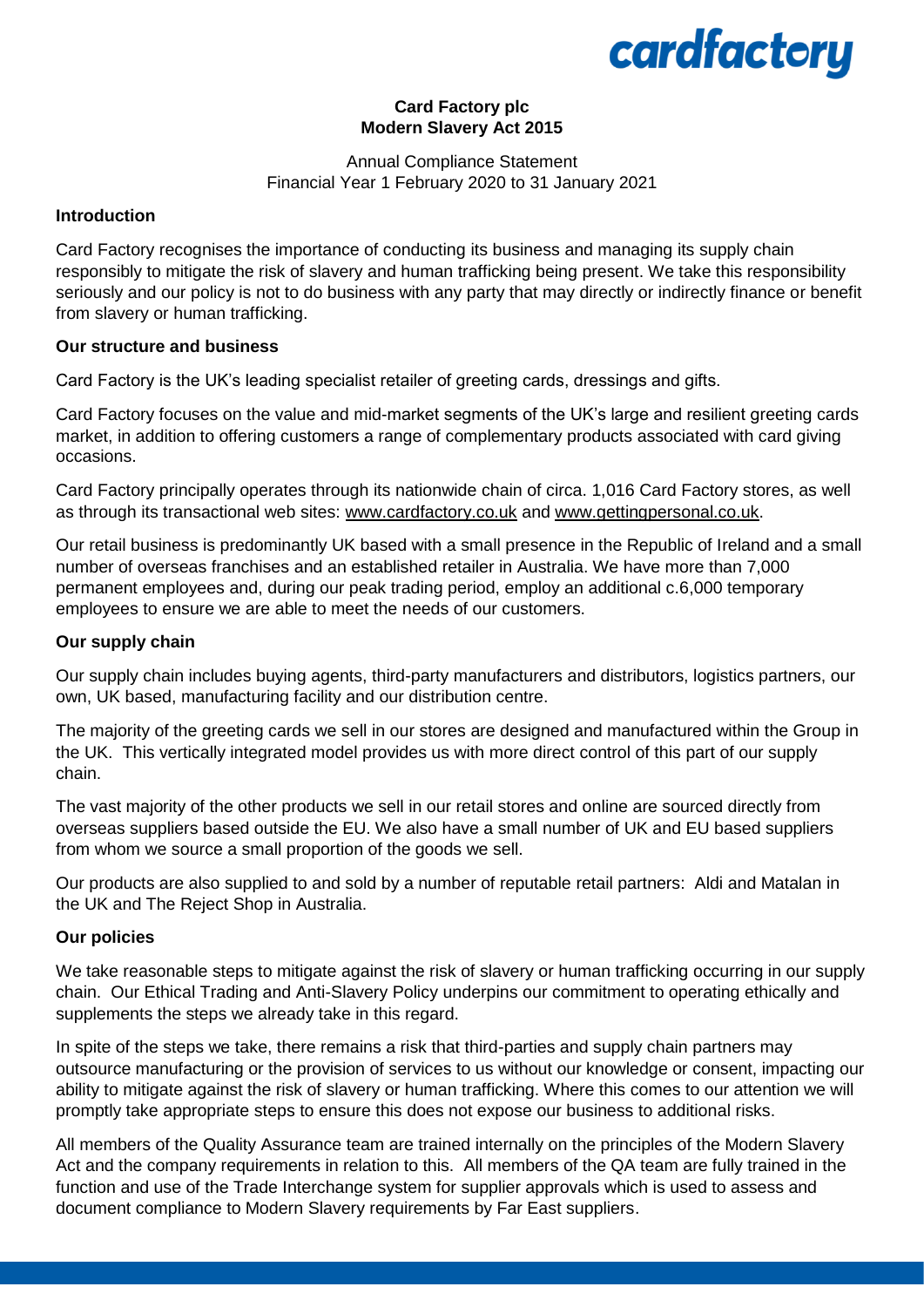# cardfactory

#### **Our procedures and due diligence**

#### *Our retail business and UK manufacturing facility*

Our retail business is predominantly UK based with a small presence in the Republic of Ireland and a small number of overseas franchises and an established retailer in Australia. Additionally we have a UK manufacturing facility which prints the majority of our greeting cards.

- Our policies and procedures ensure we comply with all laws covering the employment of our colleagues, their working conditions and environment.
- Our recruitment and ongoing employment processes mitigate the risk of slavery and human trafficking in the UK. We adopt fair employment practices within our workforce and our policies and procedures support these.

#### *UK and EU Based Suppliers of stock and services*

The vast majority of the other products we sell in our retail stores and online are sourced directly from overseas suppliers based outside the EU. We also have a small number of UK and EU based suppliers from whom we source a small proportion of the goods we sell.

#### *Overseas Suppliers of stock*

The vast majority of the other products we sell are sourced directly from overseas suppliers based outside the UK/EU.

For these products our assurance programme comprises:

- an on-boarding process for new suppliers which includes mandatory information requirements including company information, identification of manufacturing facilities being used, obtaining Modern Slavery Declarations and requesting details and copies of any applicable accreditations and audits;
- a factory audit programme for all suppliers using reputable third party audit firms ensuring ethical compliance is monitored in the supply chain;
- technical audits (ISO 9001 standard) and ethical audits (SA8000 standard, BSCI and SMETA), with ethical audits specifically addressing the minimum ages of employees, remuneration, working conditions, working hours, discrimination and health and safety;
- a managed programme for dealing with audit failures and any material issues raised in audits; and
- periodic visits by our own sourcing teams, however, for the period covered by this statement, it has not been possible due to the global pandemic and restrictions on travel.

#### **Our effectiveness in combating slavery and human trafficking**

We accept SMETA, BSCI accreditation or our own audit (carried out through a third party company, V-Trust, who auditing suppliers to an equivalent standard to Social Accountability International standard SA8000) to evidence a supplier meets an appropriate standard.

During the period, the audit process identified concerns with 6 suppliers (mostly for the levels and completeness of records). These suppliers were delisted, due to issues identified in the audit reports. One of these suppliers regained approval status during the period, following re-audits.

Card Factory uses the following to assess how effective we have been in ensuring that slavery and human trafficking is not taking place: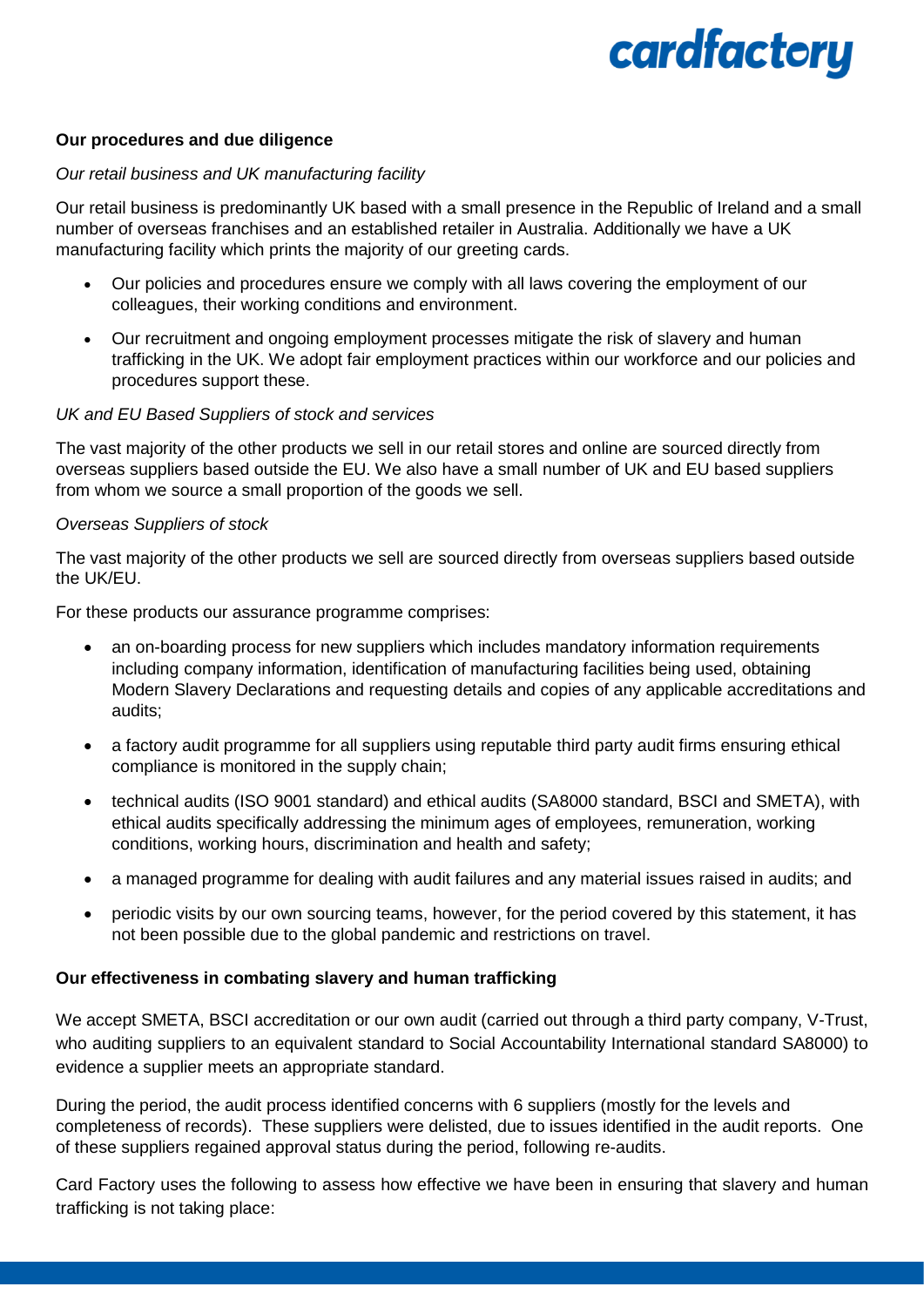

- No orders to be placed for product with any Far East supplier unless they have:
	- o been fully approved in accordance with the above standards; and
	- o hold valid social audits to either SMETA, BSCI or SA8000 (audits remain valid for up to 2 years, when re-audits must be completed).
- No orders to be placed for product with any UK supplier using a Far East factory unless they have;
	- o been fully approved in accordance with the above standards; and
	- o hold valid social audits to either SMETA, BSCI or SA8000.

Based on rigorous application of the above standards, as demonstrated by the prompt action taken (such as delisting suppliers), we consider our processes to be effective, however, we recognise the processes may not guarantee compliance and we will continue to review opportunities for improvement.

#### **What we've achieved during the period**

We have taken further steps to build on previous vears objectives to improve transparency and to mitigate the risk of slavery and human trafficking being present in our supply chain. Progress during the period was severely impacted by the Covid-19 pandemic, which saw lockdowns requiring closure of our Far East suppliers' production facilities from the start of the period, followed by the closure of our retail stores for almost 5 months of the year. Consequently, only a few new suppliers were fully approved during the period, with adjustments being required to balance the business requirements, the various government restrictions and the requirement to adopt appropriately rigorous standards.

Specific examples of activity and progress during the period includes:

- ensuring the continuation of existing business processes including maintaining frequency of supplier audits, where this was possible. At the discretion of the Quality Manager, extensions to expired audits for our existing suppliers were permitted for a maximum of 3 months, until updated audits by third party audit firms could be carried out, where the audit results achieved our minimum standards.
- 29 prospective new suppliers were subject to our vetting process. Only 3 of these were fully audited and approved during the period, bringing the total number of approved suppliers to 130.
- 80% (104) of the suppliers we are considering using have been fully approved, the remaining 26 are still awaiting documentation / satisfactory audit reports, no orders have been placed with these new suppliers.
- our dealings with our supplier base required a significant number of orders to be cancelled, reduced or rescheduled to address the reduced demand due to store closures from the Covid-19 pandemic.
- the on-boarding system is in place and running and to date all Far East suppliers have signed up to the principle of not accepting business with any party that may directly or indirectly finance or benefit from slavery or human trafficking.
- we have continued to refuse to accept any products which are in production at a time a supplier fails a routine re-audit, until effective remediation of any material audit failures; and
- we have continued to practice a "no audit no order" policy for all factories outside of the UK/EU from which we source products directly.

#### **Our continuing commitment and objectives for the next year**

We remain committed to developing long-term relationships with product suppliers who share our commitment to eradicating slavery and human trafficking and whose business practices are responsible and ethical. In support of this we will continue to take all reasonable steps to develop our supply chain management procedures and our supplier audit programme to give assurance to our stakeholders that we take our commitment seriously.